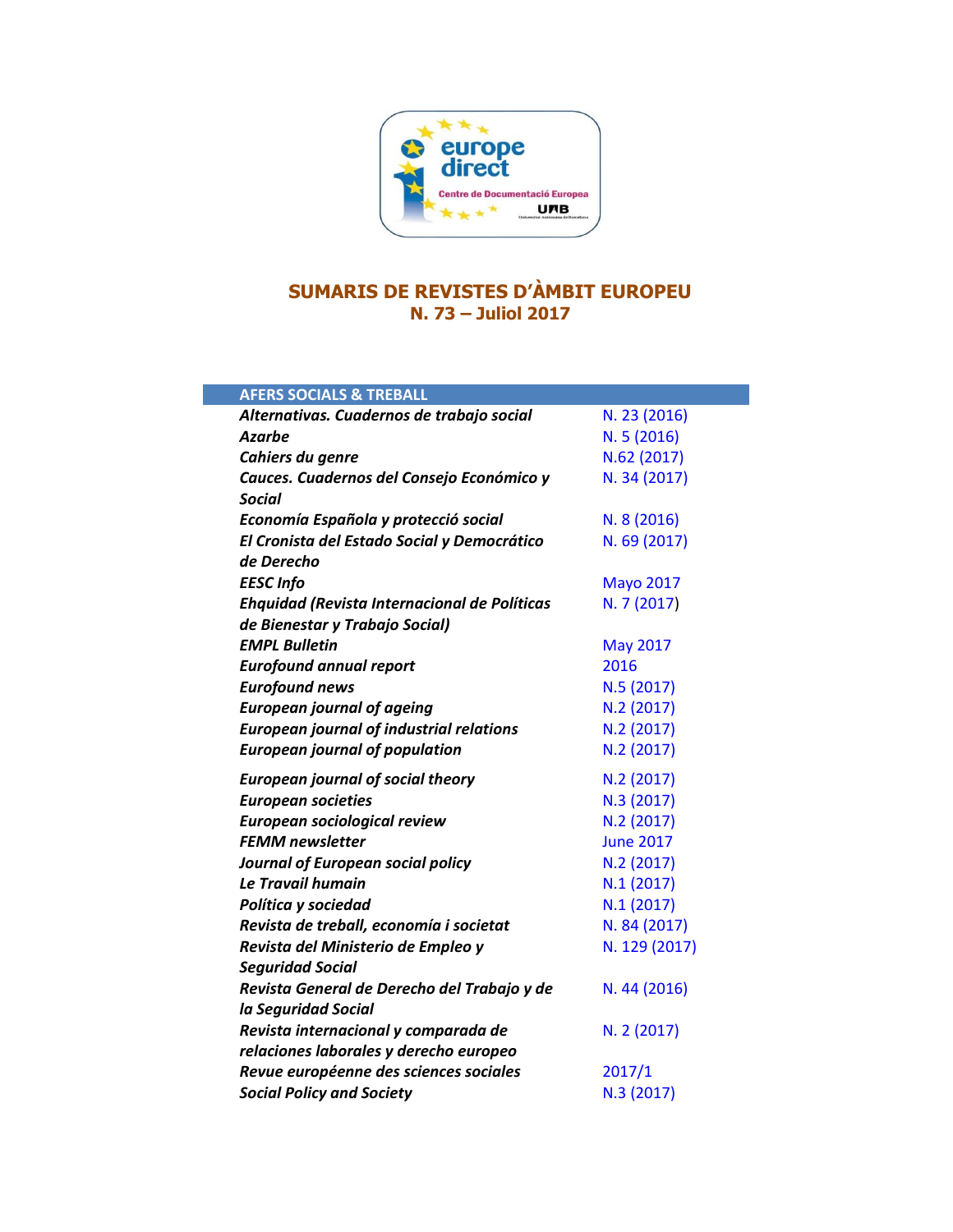| Sumaris de revistes d'àmbit europeu                    | N.73                                               | <b>Juliol 2017</b> |
|--------------------------------------------------------|----------------------------------------------------|--------------------|
| <b>Spanish Labour Law and Employment</b>               |                                                    | N. 1-2 (2016)      |
| <b>Relations Journal</b>                               |                                                    |                    |
| Trabajo social global : revista de                     |                                                    | N. 12 (2017)       |
| investigaciones en intervención social                 |                                                    |                    |
|                                                        | <b>AGRICULTURA &amp; DESENVOLUPAMENT RURAL</b>     |                    |
| Agri news                                              |                                                    | N.9(2017)          |
| <b>Boletín electrónico REDR</b>                        |                                                    | 9.6.2017           |
| Desarrollo rural y sostenible                          |                                                    | N.32 (2017)        |
| DO de la O.C. de Variedades Vegetales                  |                                                    | N.2(2017)          |
| Économie rurale                                        |                                                    | N.359 (2017)       |
| <b>EFSA</b> journal                                    |                                                    | N.6(2017)          |
| <b>EuroChoices</b>                                     |                                                    | N.1(2017)          |
| <b>European Maritime Affairs &amp; Fisheries</b>       |                                                    | N.74 (2017)        |
|                                                        | <b>European review of agricultural economics</b>   | N.3 (2017)         |
|                                                        | <b>Maritime Affairs and Fisheries. Newsletter</b>  | (28.4.2017)        |
| New medit. Mediterranean journal of                    |                                                    | N. 2 (2017)        |
| economics, agriculture and environment                 |                                                    |                    |
|                                                        | <b>OECD Food, Agriculture and Fisheries Papers</b> | N.103 (2017)       |
| <b>Rural Connections</b>                               |                                                    | Spring 2017        |
| The trawler: newsletter of the PECH                    |                                                    | <b>May 2017</b>    |
| <b>Committee</b>                                       |                                                    |                    |
|                                                        | AJUDA HUMANITÀRIA & COOPERACIÓ AL DESENVOLUPAMENT  |                    |
| Annual report on EIB activity in Africa, the           |                                                    | 2016               |
| Caribbean and Pacific, and the overseas<br>territories |                                                    |                    |
| <b>Cooperation and conflict</b>                        |                                                    | N.2(2017)          |
| Desarrollo económico: revista de ciencias              |                                                    | N.220 (2017)       |
| sociales                                               |                                                    |                    |
| <b>Development and change</b>                          |                                                    | N. 3 (2017)        |
| Development policy review                              |                                                    | N.4(2017)          |
| <b>European Asylum Support Office-Trends</b>           |                                                    | April 2017         |
|                                                        | <b>European Journal of International Relations</b> | N.2 (2017)         |
| Journal of development economics                       |                                                    | V.128(2017)        |
| Journal of international development                   |                                                    | N.4(2017)          |
| Mondes en développement                                |                                                    | N.177 (2017)       |
| Nómadas. Revista crítica de Ciencias                   |                                                    | N.2(2017)          |
| Sociales y Jurídicas                                   |                                                    |                    |
| <b>OECD Development Co-operation WP</b>                |                                                    | N.34 (2017)        |
| <b>Oxford development studies</b>                      |                                                    | N.2(2017)          |
| Revue d'économie du développement                      |                                                    | 2016/1             |
| Revue Int. des Études du Développment                  |                                                    | N. 229 (2017)      |
| The European journal of development                    |                                                    | N 2 (2017)         |
| research                                               |                                                    |                    |
| <b>World Development</b>                               |                                                    | V.97(2017)         |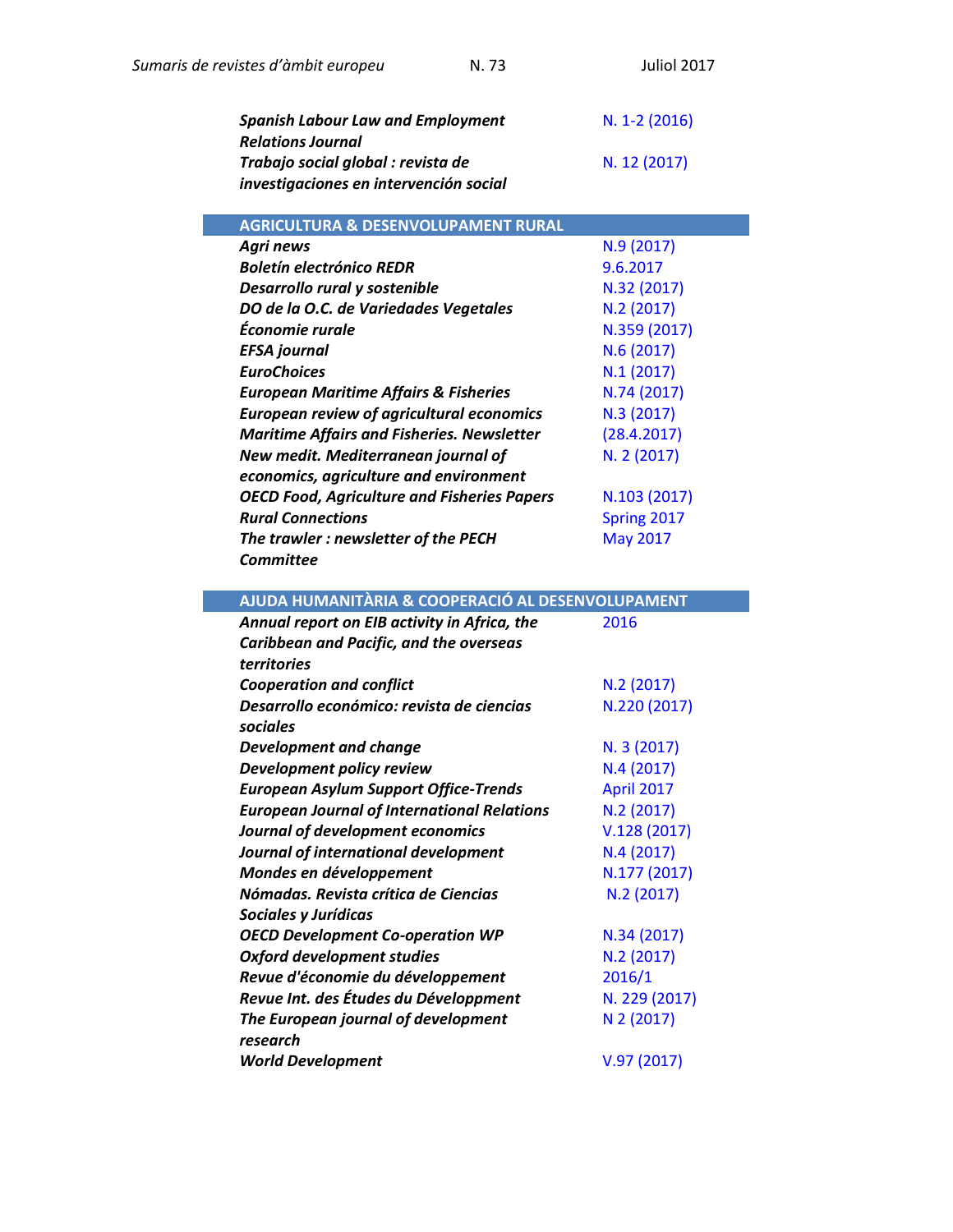| <b>CIÈNCIA &amp; TECNOLOGIA</b>                  |                   |
|--------------------------------------------------|-------------------|
| <b>EDPS - Annual report</b>                      | 2016              |
| <b>EDPS - Newsletter</b>                         | N.51 (2017)       |
| <b>European Patent Office : Official Journal</b> | N.5 (2017)        |
| <b>Horizon. The EU Research &amp; Innovation</b> | <b>July 2017</b>  |
| <b>Magazine</b>                                  |                   |
| Ideas: newsletter of the ERC                     | N.1(2017)         |
| <b>JRC Newsletter</b>                            | <b>May 2017</b>   |
| Research*eu results magazine                     | N.62 (2017)       |
|                                                  |                   |
| <b>ECONOMIA</b>                                  |                   |
| Alternativas económicas                          | N.48 (2017)       |
| <b>Atlantic Review of Economics</b>              | N. 1 (2016)       |
| <b>Basic figures on the EU</b>                   | 2nd. quarter 2017 |
| <b>BCE - Proyecciones macroeconómicas</b>        | <b>June 2017</b>  |
| <b>Boletín económico del BCE</b>                 | N.3 (2017)        |
| <b>Bulletin de l'Observatoire des politiques</b> | N.35 (2016)       |
| économiques en Europe                            |                   |
| Committee on budgets newsletter                  | 30.5.2017         |
| Cuadernos de economía. Spanish journal of        | N. 113 (2017)     |
| <b>Economic and Finance</b>                      |                   |
| Cuadernos de información económica               | N.258 (2017)      |
| Documentos de trabajo (Fundación BBVA)           | N. 1 (2017)       |
| Documentos de trabajo (ICAE)                     | N. 18 (2017)      |
| <b>Eastern European Economics</b>                | N.3 (2017)        |
| <b>EC Tax review</b>                             | V.26/3(2017)      |
| <b>ECB - Financial Stability Review</b>          | <b>May 2017</b>   |
| <b>ECB - Occasional paper</b>                    | N.191 (2017)      |
| <b>ECB - Research bulletin</b>                   | N.35 (2017)       |
| <b>ECB - Statistics paper series</b>             | N.23 (2017)       |
| <b>ECB WP</b>                                    | N.2075 (2017)     |
| <b>ECFIN Economic Briefs</b>                     | N.27 (2017)       |
| <b>ECFIN E-news</b>                              | N.159 (2017)      |
| <b>ECON Online</b>                               | May 2017          |
| Économie politique                               | N.74 (2017)       |
| <b>EFTA Annual Report</b>                        | 2016              |
| <b>EIB Financial Report</b>                      | 2016              |
| EIB Informe de actividad                         | 2016              |
| <b>EIB Statistical report</b>                    | 2016              |
| <b>EIB Working Papers</b>                        | N.2(2017)         |
| EIB's e-newsletter                               | <b>June 2017</b>  |
| <b>European Court of Auditors - Reports</b>      | N.8 (2017)        |
| <b>European Court of Auditors. Journal</b>       | N.6(2017)         |
| European economic review                         | V.97(2017)        |
| <b>European economy. Institutional Papers</b>    | N.55 (2017)       |
| <b>European economy. Discussion papers</b>       | N.48 (2017)       |
| <b>European journal of law and economics</b>     | N.3 (2017)        |
| <b>Eurostatistics</b>                            | 5/2017            |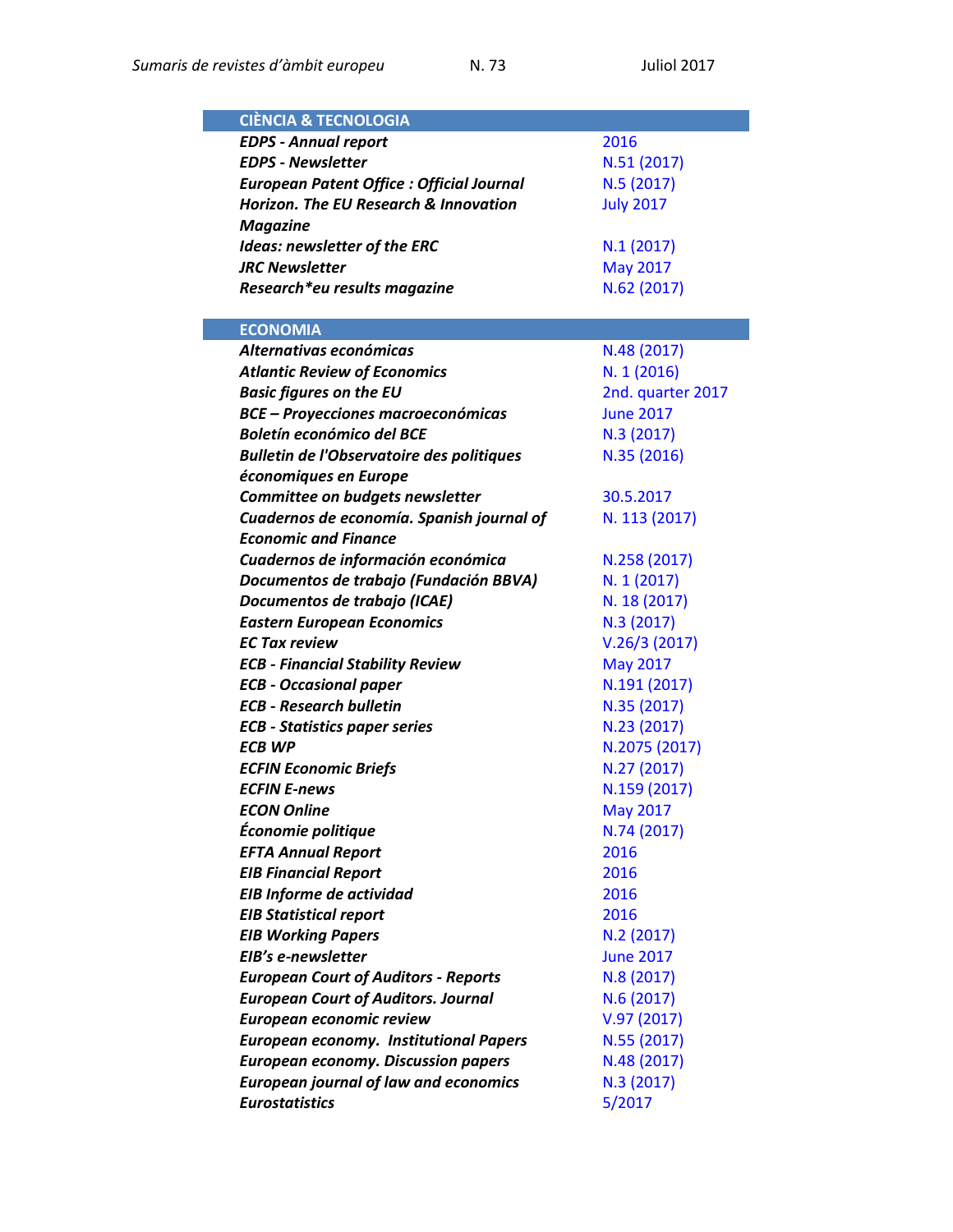| <b>Global Trade and Customs Journal</b>            | N.5(2017)         |
|----------------------------------------------------|-------------------|
| Harmonised indices - monthly data                  | 8.6.2017          |
| <b>IMCO Newsletter</b>                             | N.81 (2017)       |
| <b>INTA newsletter of the EP Committee on</b>      | N.76 (2017)       |
| <b>International Trade</b>                         |                   |
| <i><b>Intereconomics</b></i>                       | N.3 (2017)        |
| <b>International tax and public finance</b>        | N.3 (2017)        |
| Journal of economic growth                         | N.2 (2017)        |
| <b>Legal issues of economic integration</b>        | N.2(2017)         |
| Mediterráneo Económico                             | N.30 (2017)       |
| Nota d'Economia                                    | N. 103 (2016)     |
| <b>OECD Economics Department Working</b>           | N.1393 (2017)     |
| <b>Papers</b>                                      |                   |
| <b>OECD Taxation Working Papers</b>                | N.30 (2016)       |
| <b>OECD Trade Policy Papers</b>                    | N.202 (2017)      |
| Papeles de Europa                                  | N.1(2017)         |
| Presupuesto y gasto público                        | N.86 (2017)       |
| <b>Quarterly report on price and cost</b>          | 4th. quarter 2016 |
| competitiveness                                    |                   |
| <b>Report on results of EIB operations outside</b> | 2016              |
| the EU                                             |                   |
| Report on the implementation of the EIB's          | 2016              |
| <b>Transparency Policy in</b>                      |                   |
| Revista de economía mundial                        | N. 46 (2017)      |
| Revue internationale de droit économique           | 2016/4            |
| <b>Taxation and customs union</b>                  | 12.6.2017         |

## **EDUCACIÓ, CULTURA & AUDIOVISUALS**

| Archivos analíticos de políticas educativas        | N. 1 (2017)     |
|----------------------------------------------------|-----------------|
| <b>CEDEFOP Briefing notes</b>                      | N.9120 (2017)   |
| <b>C-News: culturelink newsletter</b>              | N.115 (2017)    |
| <b>Digital TV Europe</b>                           | N. 326 (2016)   |
| Education et sociétés                              | N.38 (2016)     |
| Études: revue de culture contemporaine             | 2017/5          |
| <b>European journal of cultural studies</b>        | N.3 (2017)      |
| <b>European journal of special needs education</b> | N.3 (2017)      |
| Eu-Topías: revista de interculturalidad,           | V.13(2017)      |
| comunicación y estudios europeos                   |                 |
| eZine (ECF)                                        | <b>May 2017</b> |
| <b>IRIS : Legal Observations of the EAO</b>        | 2017-6          |
| Pedagogía social: revista interuniversitaria       | N. 27 (2016)    |
| La Revue internationale de l'éducation             | N.40 (2016)     |
| familiale                                          |                 |
| Revista de educación y derecho                     | N. 13 (2016)    |
| The European language gazette                      | N.36 (2017)     |
| The International journal of management            | N. 2 (2017)     |
| education                                          |                 |
| <b>Tuning journal for higher education</b>         | N. 2 (2017)     |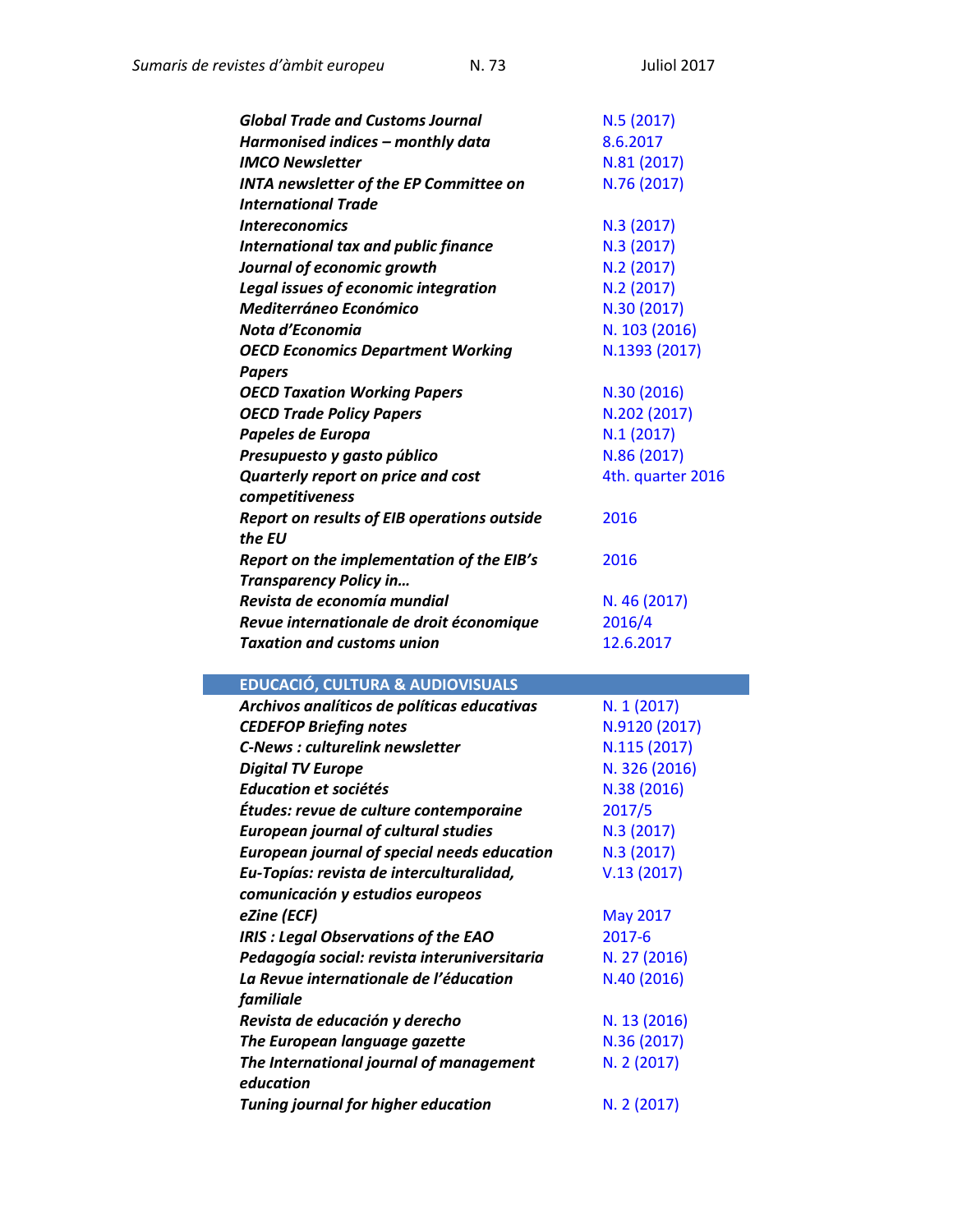| <b>EMPRESA</b>                             |                  |
|--------------------------------------------|------------------|
| <b>Accounting in Europe</b>                | $N.1/2$ (2017)   |
| Alicante news                              | <b>May 2017</b>  |
| <b>Competition merger brief</b>            | Iss.1 (2017)     |
| e-Competitions e-Bulletin                  | <b>June 2017</b> |
| <b>European accounting review</b>          | N. 2 (2017)      |
| European business law review               | V.28/3(2017)     |
| <b>European business review</b>            | N.4(2017)        |
| <b>European company law</b>                | V.14/3(2017)     |
| <b>European patent bulletin</b>            | N.1724           |
| European Patent Office - Official journal  | N.5(2017)        |
| Informe sobre la política de competencia   | 2016             |
| <b>Innovations</b>                         | N.53 (2017)      |
| <b>ITRE Newsletter</b>                     | Iss.6 (2017)     |
| M@n@gement                                 | N.4(2016)        |
| <b>Official journal: EUIPO</b>             | <b>June 2017</b> |
| The European business review               | <b>June 2017</b> |
|                                            |                  |
| <b>INTEGRACIÓ &amp; GOVERNANÇA EUROPEA</b> |                  |
| <b>CES Working Papers</b>                  | Iss.1 (2017)     |
| <b>Common market law review</b>            | N.3 (2017)       |
| Cuadernos de gobierno y administración     | N.1(2017)        |
| pública                                    |                  |
| <b>Eurobarometer</b>                       | N.461 (2017)     |
| European papers: a journal on law and      | N.3 (2016)       |
| integration                                |                  |
| <b>European Union Politics</b>             | N.2(2017)        |
| Eu-topías: revista de interculturalidad,   | N. 13 (2017)     |
| comunicación y estudios europeos           |                  |
| <b>Interface</b>                           | N.107            |
| Journal of common market studies           | N.4(2017)        |
| Journal of contemporary European research  | N.2(2017)        |
| <b>Journal of European Public Policy</b>   | N.7 (2017)       |
| <b>Multitudes</b>                          | N.66 (2017)      |
| Papeles de Europa                          | N.1(2017)        |
| <b>Politico</b>                            | <b>June 2017</b> |
| <b>Politix</b>                             | 2017 (N.117)     |
| <b>Review of European studies</b>          | N.3 (2017)       |
| Revista electrónica Cátedra Jean Monnet    | N.2(2016)        |
| Revista española de ciencia política       | N. 43 (2017)     |
| Revista Schuman. Europa en la UCLM         | N.2(2017)        |
| Revue du marché commun et de l'Union       | N.608 (2017)     |
| européenne                                 |                  |
| <b>RSCAS Policy Briefs</b>                 | N.13 (2017)      |
| RUE. revista universitaria europea         | N.27 (2017)      |
| <b>The Parliament Magazine</b>             | N. 457 (2017)    |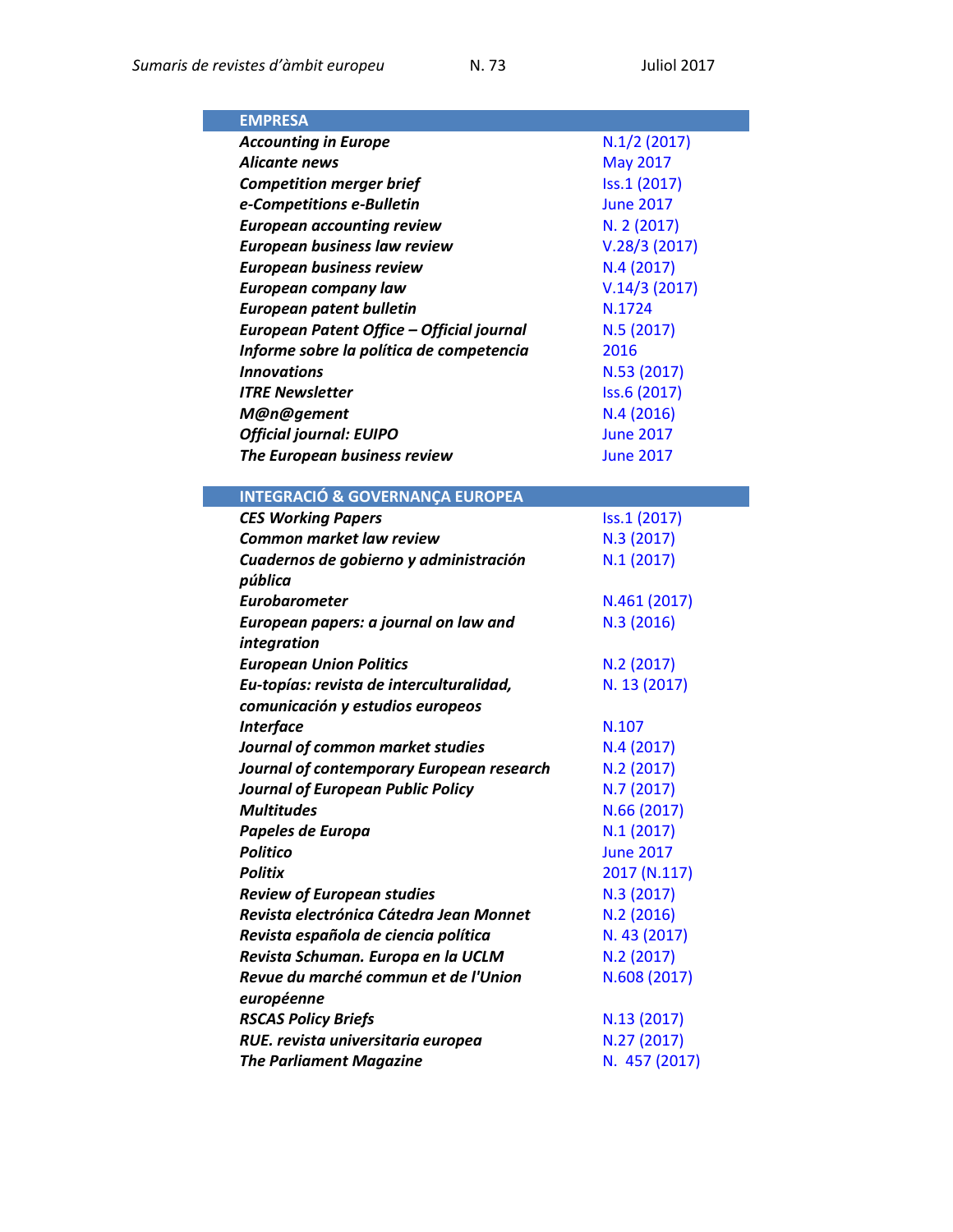| <b>JUSTÍCIA &amp; DRET DE LA UE</b>            |                 |
|------------------------------------------------|-----------------|
| Aletheia. Cuadernos Críticos del Derecho       | N. 2 (2016)     |
| Amnistía internacional: revista sobre          | N.134 (2017)    |
| derechos humanos                               |                 |
| Anuario español de derecho internacional       | N. 32 (2016)    |
| <b>Bitácora Millennium DIPr. Derecho</b>       | N. 5 (2017)     |
| <b>Internacional Privado</b>                   |                 |
| Boletín del Ministerio de Justicia (estudios   | N. 2195 (2017)  |
| doctrinales)                                   |                 |
| <b>DROI Subcommittee on Human Rights</b>       | N.29 (2017)     |
| newsletter                                     |                 |
| <b>EDPS Annual report</b>                      | 2016            |
| <b>EDPS Newsletter</b>                         | N.52 (2017)     |
| <b>Eucrim: the European Criminal Law</b>       | N. 1 (2017)     |
| <b>Association forum</b>                       |                 |
| Europa e diritto privato                       | N.1(2017)       |
| Europe: actualité du droit communautaire       | N.5 (2017)      |
| <b>European constitutional law review</b>      | N.2 (2017)      |
| <b>European journal of migration and law</b>   | N.4(2016)       |
| Freedom, security and justice: European        | N. 1 (2017)     |
| legal studies                                  |                 |
| <b>Nomadas. Critical Journal of Social and</b> | Extra 52 (2017) |
| <b>Juridical Sciences</b>                      |                 |
| Revista de derecho político                    | N. 99 (2017)    |
| Revista electrónica del Dpto. de Dcho de la    | N. 14 (2016)    |
| Universidad de La Rioja (REDUR)                |                 |
| Revista online de estudiantes de Derecho       | N. 5 (2016)     |
| Universitas. Revista de filosofía, derecho y   | N. 25 (2017)    |
| política                                       |                 |
|                                                |                 |
| <b>MEDI AMBIENT &amp; ENERGIA</b>              |                 |
| Ecología mediterránea. Revue                   | N. 1 (2016)     |
| internationale d'écologie méditerranéenne      |                 |

| ecologia mealterranea. Revue                        | <b>N. 1 (2010)</b> |
|-----------------------------------------------------|--------------------|
| internationale d'écologie méditerranéenne           |                    |
| Ecozon@: European journal of literature,            | N. 2 (2016)        |
| culture and environment                             |                    |
| <b>ENVI News</b>                                    | 22.6.2017          |
| <b>Environmental policy and governance</b>          | N.3 (2017)         |
| European energy and environmental law               | N.3 (2017)         |
| review                                              |                    |
| <b>LIFE</b> newsletter                              | N.5(2017)          |
| Medio ambiente y derecho: revista                   | N. 28-29 (2015)    |
| electrónica de derecho ambiental                    |                    |
| <b>OECD Trade and Environment Working</b>           | N.3(2017)          |
| <b>Papers</b>                                       |                    |
| REDAS. Revista de derecho, agua y<br>sostenibilidad | N.1(2017)          |
| Science for environment policy. News alert          | N.490              |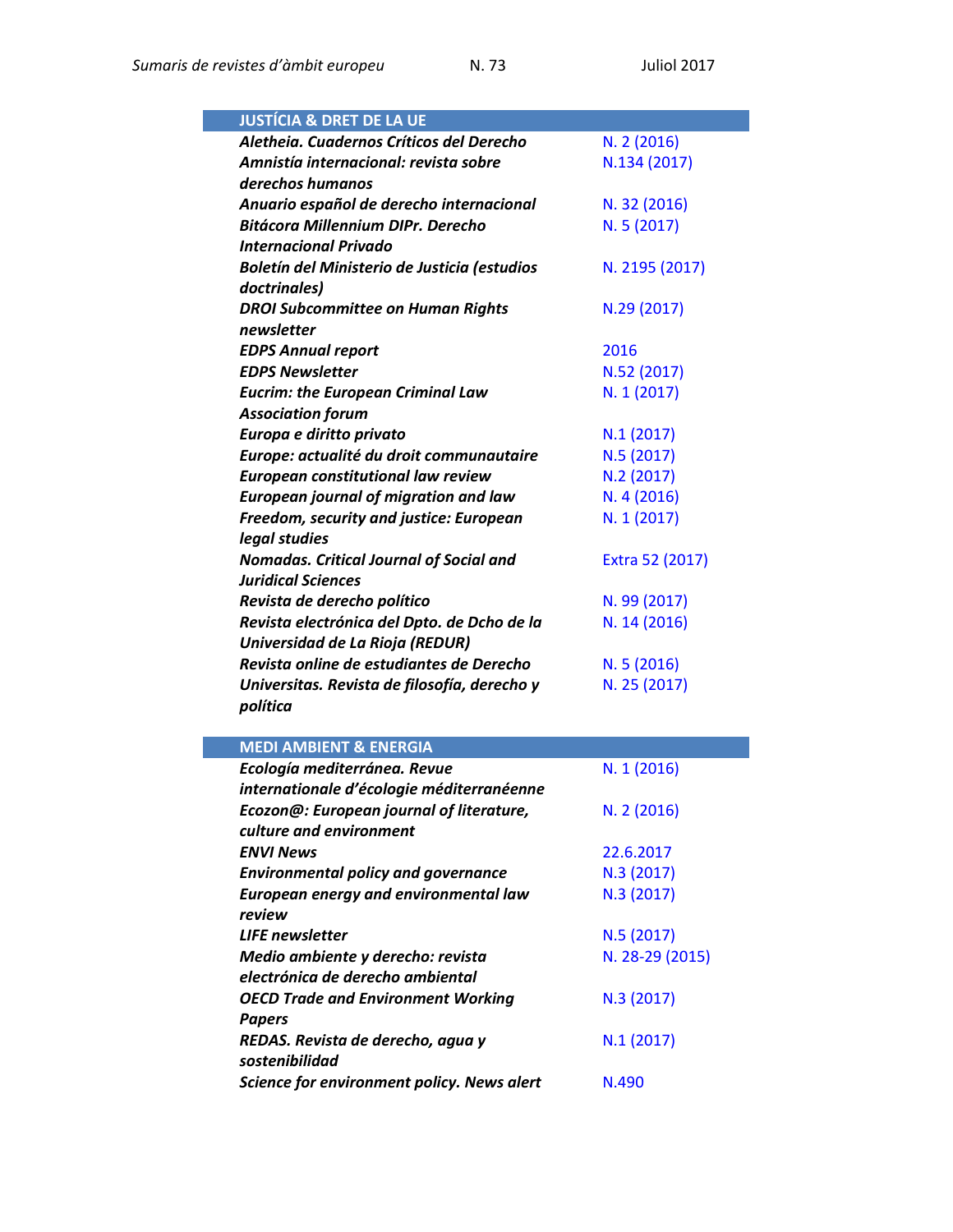| <b>REGIONS &amp; DESENVOLUPAMENT LOCAL</b>              |                   |
|---------------------------------------------------------|-------------------|
| Carta local : revista de la FEMIP                       | N.302 (2017)      |
| Intercultural cities newsletter                         | <b>June 2017</b>  |
| <b>Investigaciones regionales</b>                       | N.37 (2017)       |
| Istituzioni del federalismo: rivista di studi           | N.3 (2016)        |
| giuridici e politici                                    |                   |
| Panorama inforegio                                      | N.61 (2017)       |
| Reginews: newsletter of the committee on                | N.19 (2017)       |
| regional development                                    |                   |
| Revista d'estudis autonòmics i federals                 | N.25 (2017)       |
|                                                         |                   |
| <b>RELACIONS EXTERIORS &amp; POLÍTICA DE SEGURETAT</b>  |                   |
| <b>Anuario internacional CIDOB</b>                      | 2016-17           |
| <b>Boletín/Newsletter Elcano</b>                        | N.203 (2017)      |
| <b>CBRNE-Terrorism newsletter</b>                       | <b>June 2017</b>  |
| <b>Central European journal of international</b>        | N.2(2017)         |
| and security studies                                    |                   |
| Economía exterior                                       | N.81 (2017)       |
| <b>Esglobal</b>                                         | <b>Junio 2017</b> |
| Estudios de política exterior                           | N.177 (2017)      |
| <b>EUROMIL news</b>                                     | 19.6.2017         |
| <b>European journal of international relations</b>      | N.2(2017)         |
| <b>European security</b>                                | N.2(2017)         |
| Géoéconomie                                             | N.82 (2016)       |
| Informe semanal. Política Exterior                      | 1040 (2017)       |
| <b>International security</b>                           | N. 2 (2016)       |
| <b>ISS Alerts</b>                                       | N.17 (2017)       |
| <b>ISS Brief</b>                                        | N.20 (2017)       |
| <b>ISS Reports</b>                                      | N.34 (2017)       |
| <b>Notes internacionals</b>                             | N.176 (2017)      |
| OASIS. Observatorio de análisis de los                  | N. 24 (2016)      |
| sistemas internacionales                                |                   |
| Puentes para un diálogo. Europa-América                 | N.198 (2017)      |
| Latina                                                  |                   |
| Quaderns de la Mediterrània                             | N.24 (2017)       |
| Relaciones internacionales. Revista                     | N. 34 (2017)      |
| académica cuatrimestral                                 |                   |
|                                                         |                   |
| RESI. Revista de estudios en seguridad<br>internacional | N. 1 (2017)       |
| Revista de Estudios Internacionales                     |                   |
| <b>Mediterráneos</b>                                    | N. 22 (2017)      |
|                                                         |                   |
| Revista de la OTAN                                      | 13.6.2017         |
| <b>Revista Elcano ARI</b>                               | N.19 (2017)       |
| Revista electrónica de estudios                         | N.33 (2017)       |
| internacionales                                         |                   |
| Revista Española de Relaciones                          | N. 8 (2016)       |
| <i><b>Internacionales</b></i>                           |                   |
| Revue internationale de politique comparée              | 2016/3            |